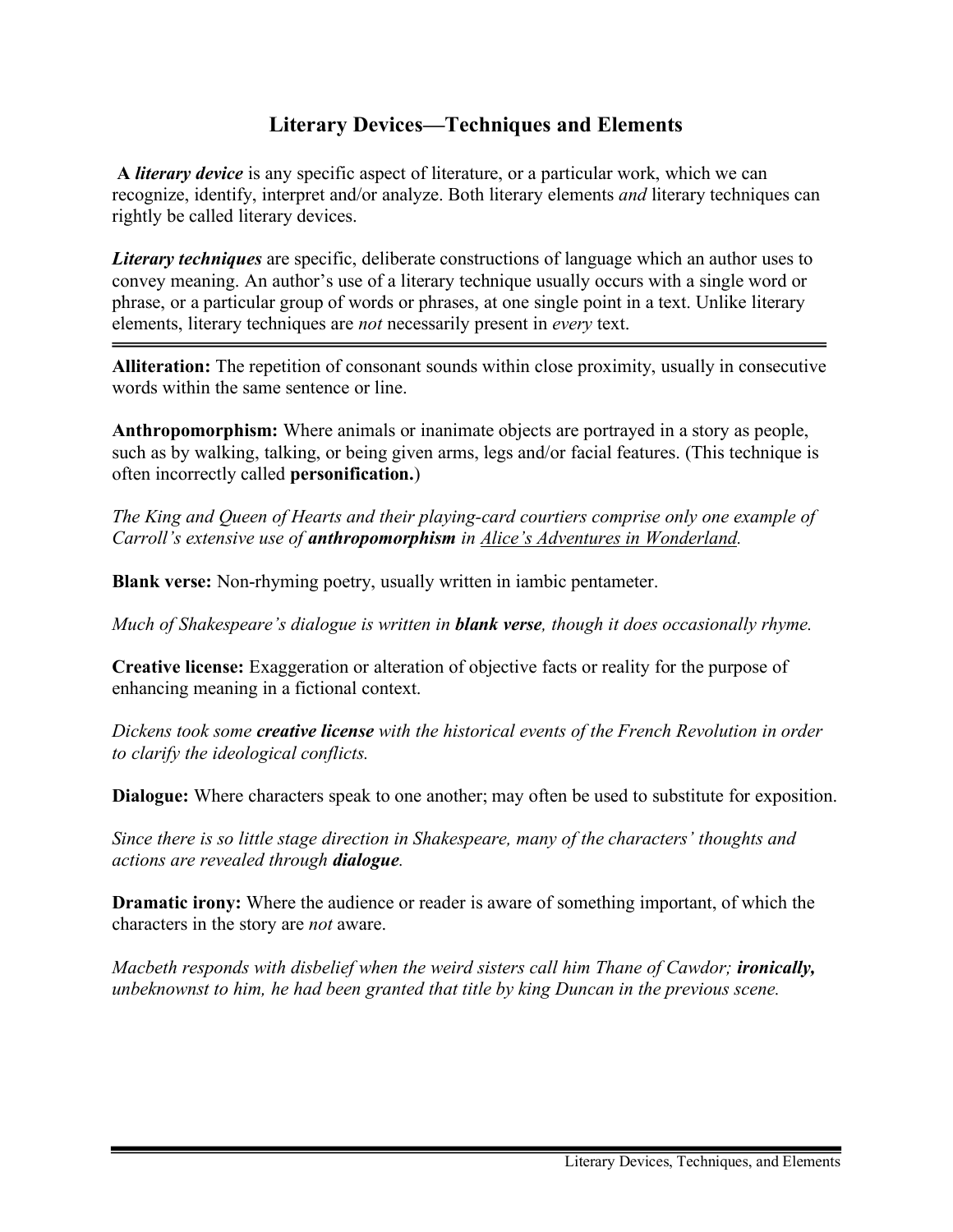**Exposition:** Where an author interrupts a story in order to explain something, usually to provide important background information.

*The first chapter consists mostly of exposition, running down the family's history and describing their living conditions.*

**Figurative language:** Any use of language where the intended meaning differs from the actual literal meaning of the words themselves. There are many techniques which can rightly be called figurative language, including metaphor, simile, hyperbole, personification, onomatopoeia, verbal irony, and oxymoron. (Related: **figure of speech**)

*The poet makes extensive use of figurative language, presenting the speaker's feelings as colors, sounds and flavors.*

**Foreshadowing:** Where future events in a story, or perhaps the outcome, are **suggested** by the author before they happen. Foreshadowing can take many forms and be accomplished in many ways, with varying degrees of subtlety. However, if the outcome is deliberately and explicitly revealed early in a story (such as by the use of a narrator or flashback structure), such information does *not* constitute foreshadowing.

*Willy's concern for his car foreshadows his eventual means of suicide.*

**Hyperbole:** A description which exaggerates.

*The author uses hyperbole to describe Mr. Stevens, calling him "the greatest human being ever to walk the earth."*

**Iambic pentameter:** Poetry written with each line containing ten syllables, in five repetitions of a two-syllable pattern wherein the pronunciation emphasis is on the second syllable.

*Shakespeare wrote most of his dialogue in iambic pentameter, often having to adjust the order and nature of words to fit the syllable pattern, thus endowing the language with even greater meaning.*

**Imagery:** Language which describes something in detail, using words to substitute for and create sensory stimulation, including visual imagery and sound imagery. Also refers to specific and recurring types of images, such as food imagery and nature imagery.

**Irony** (a.k.a. **Situational irony**)**:** Where an event occurs which is unexpected, and which is in absurd or mocking opposition to what is expected or appropriate. See also **Dramatic irony; Verbal irony.**

*Jem and Scout are saved by Boo Radley, who had ironically been an object of fear and suspicion to them at the beginning of the novel.*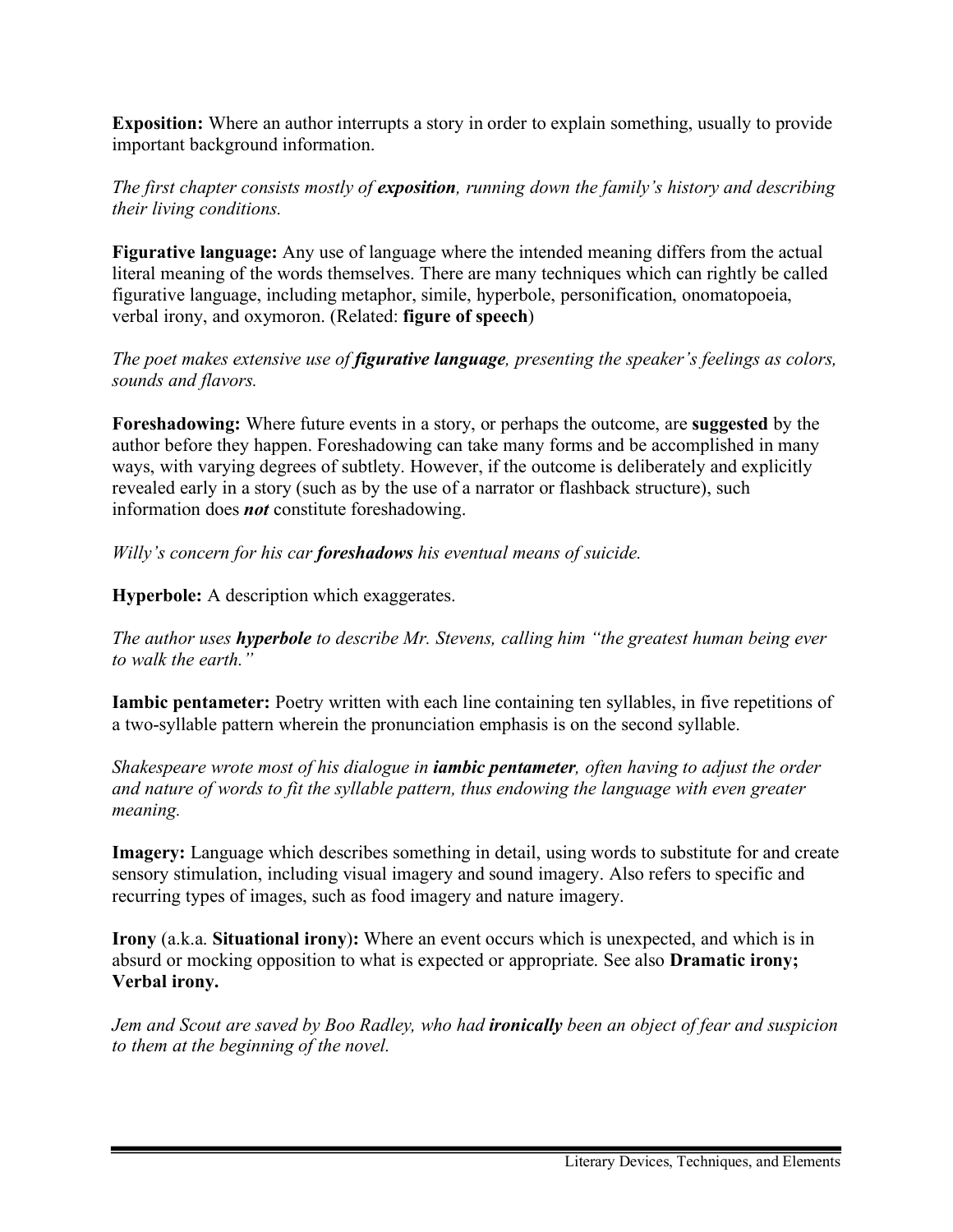**Metaphor:** A direct relationship where one thing or idea substitutes for another.

*Shakespeare often uses light as a metaphor for Juliet; Romeo refers to her as the sun, as "a rich jewel in an Ethiop's ear," and as a solitary dove among crows.*

**Onomatopoeia:** Where sounds are spelled out as words; or, when words describing sounds actually sound like the sounds they describe.

*Remarque uses onomatopoeia to suggest the dying soldier's agony, his last gasp described as a "gurgling rattle."*

**Oxymoron:** A contradiction in terms.

*Romeo describes love using several oxymorons, such as "cold fire," "feather of lead" and "sick health," to suggest its contradictory nature.*

**Paradox:** Where a situation is created which cannot possibly exist, because different elements of it cancel each other out.

*In 1984, "doublethink" refers to the paradox where history is changed, and then claimed to have never been changed.*

*A Tale of Two Cities opens with the famous paradox, "It was the best of times, it was the worst of times."*

**Parallelism:** Use of similar or identical language, structures, events, or ideas in different parts of a text.

*Hobbs' final strikeout parallels the Whammer's striking out against him at the beginning of the novel.*

**Personification (I)** Where inanimate objects or abstract concepts are seemingly endowed with human self-awareness; where human thoughts, actions and perceptions are directly attributed to inanimate objects or abstract ideas. (Not to be confused with **anthropomorphism**.)

*Malamud personifies Hobbs' bat, giving it a name, Wonderboy, referring to it using personal pronouns, and stating that "he went hungry" during Hobbs' batting slump.*

**Personification (II)** Where an abstract concept, such as a particular human behavior or a force of nature, is represented as a person.

*The Greeks personified natural forces as gods; for example, the god Poseidon was the personification of the sea and its power over man.*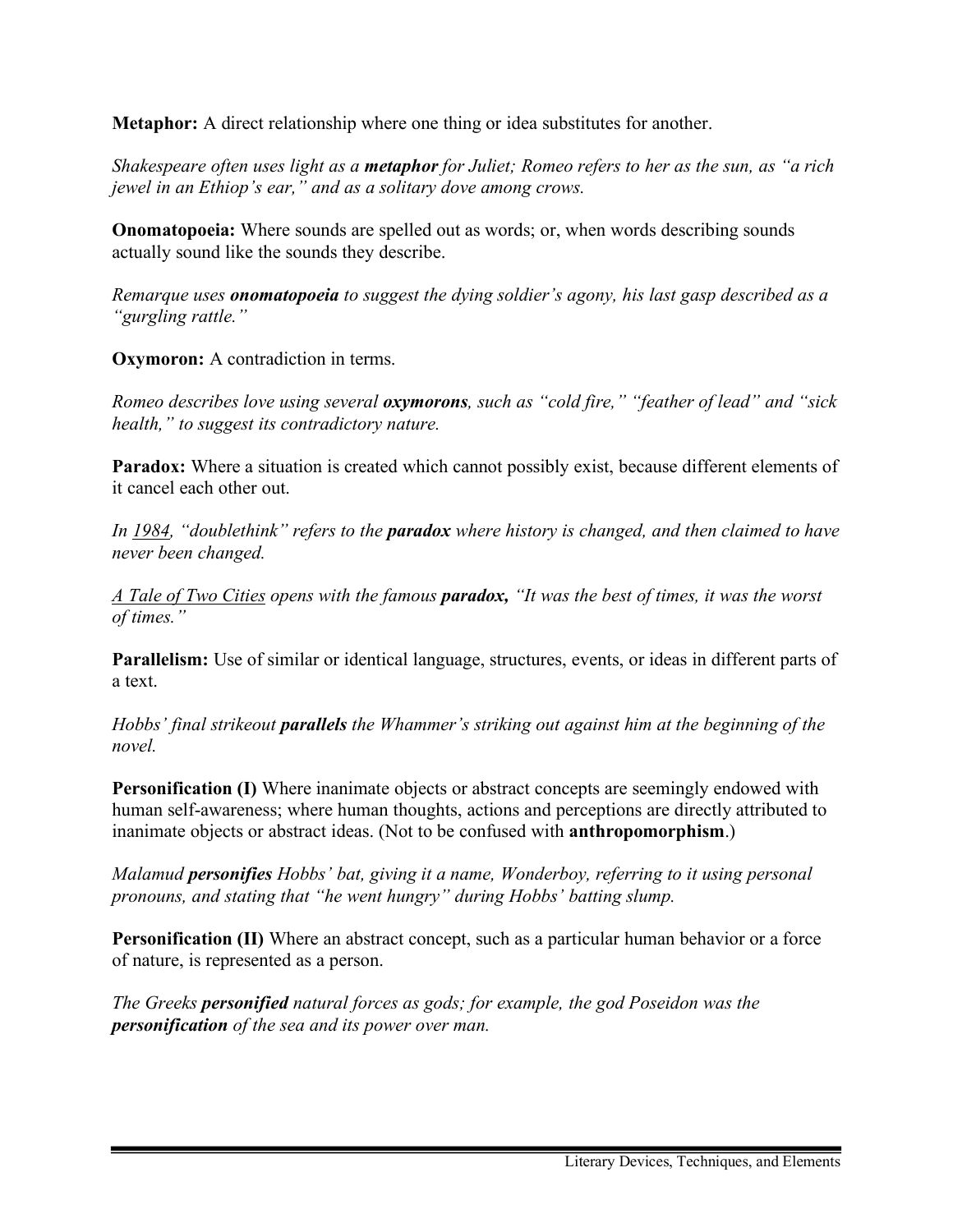**Repetition:** Where a specific word, phrase, or structure is repeated several times, to emphasize a particular idea.

*The repetition of the words "What if…" at the beginning of each line reinforces the speaker's confusion and fear.*

**Simile:** An indirect relationship where one thing or idea is described as being similar to another. Similes usually contain the words "like" or "as," but not always.

*The simile in line 10 describes the lunar eclipse: "The moon appeared crimson, like a drop of blood hanging in the sky."*

*The character's gait is described in the simile: "She hunched and struggled her way down the path, the way an old beggar woman might wander about."*

**Symbolism:** The use of specific objects or images to represent abstract ideas. This term is commonly misused, describing any and all representational relationships, which in fact are more often metaphorical than symbolic. A **symbol** must be something tangible or visible, while the idea it **symbolizes** must be something abstract or universal.

*Golding uses symbols to represent the various aspects of human nature and civilization as they are revealed in the novel. The conch symbolizes order and authority, while its gradual deterioration and ultimate destruction metaphorically represent the boys' collective downfall.*

**Verbal irony:** Where the meaning is intended to be the exact opposite of what the words actually mean. (**Sarcasm** is a tone of voice that often accompanies verbal irony, but they are not the same thing.)

*Orwell gives this torture and brainwashing facility the ironic title, "Ministry of Love."*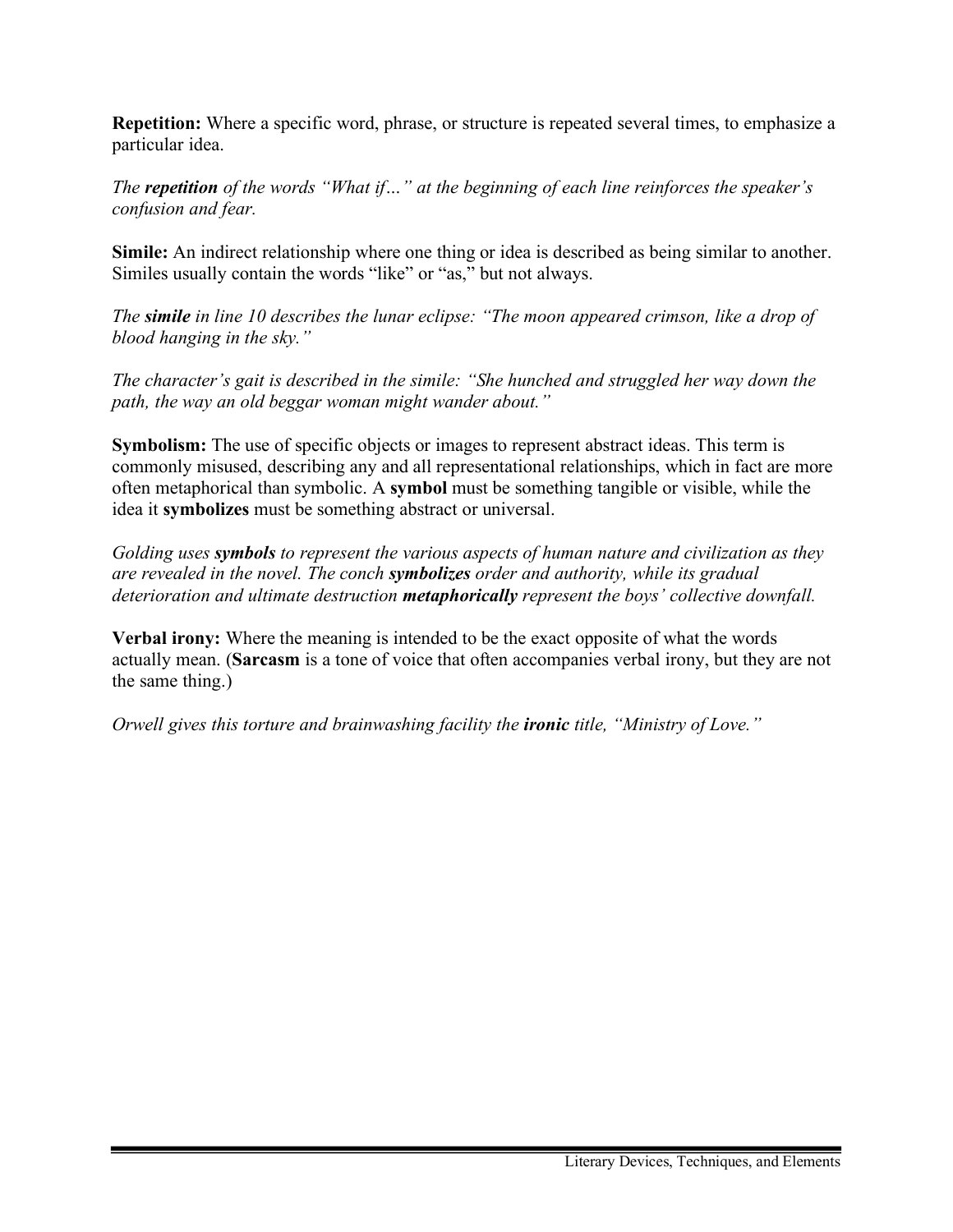*Literary elements* are aspects or characteristics of a whole text. They are not "used," per se, by authors; *we* derive what they are from reading the text. Most literary elements can be derived from any and all texts; for example, every story has a **theme**, every story has a **setting**, every story has a **conflict,** every story is written from a particular **point-of-view**, etc. In order to be discussed legitimately, literary elements must be *specifically identified* for that text.

**Allegory:** Where every aspect of a story is representative, usually symbolic, of something else, usually a larger abstract concept or important historical/geopolitical event.

*Lord of the Flies provides a compelling allegory of human nature, illustrating the many sides of the psyche through its sharply-defined main characters.*

**Antagonist:** Counterpart to the main character and source of a story's main conflict. The person may not be "bad" or "evil" by any conventional moral standard, but he/she opposes the protagonist in a significant way.

**Characterization:** The author's means of conveying to the reader a character's personality, life history, values, physical attributes, etc. Also refers directly to a description thereof.

*Atticus is characterized as an almost impossibly virtuous man, always doing what is right and imparting impeccable moral values to his children.*

**Climax:** The turning point in a story, at which the end result becomes inevitable, usually where something suddenly goes terribly wrong; the "dramatic high point" of a story.

*The story reaches its climax in Act III, when Mercutio and Tybalt are killed and Romeo is banished from Verona.*

**Conflict:** A struggle between opposing forces which is the driving force of a story. The outcome of any story provides a resolution of the conflict(s); this is what keeps the reader reading. Conflicts can exist between individual characters, between groups of characters, between a character and society, etc., and can also be purely abstract (conflicting ideas).

*The conflict between the Montagues and Capulets causes Romeo and Juliet to behave irrationally once they fall in love.*

*Jack's priorities are in conflict with those of Ralph and Piggy, which causes him to break away from the group.*

*Man-versus-nature is an important conflict in The Old Man and the Sea.*

**Context:** Facts and conditions surrounding a given situation.

*Madame Defarge's actions seem almost reasonable in the context of the Revolution.*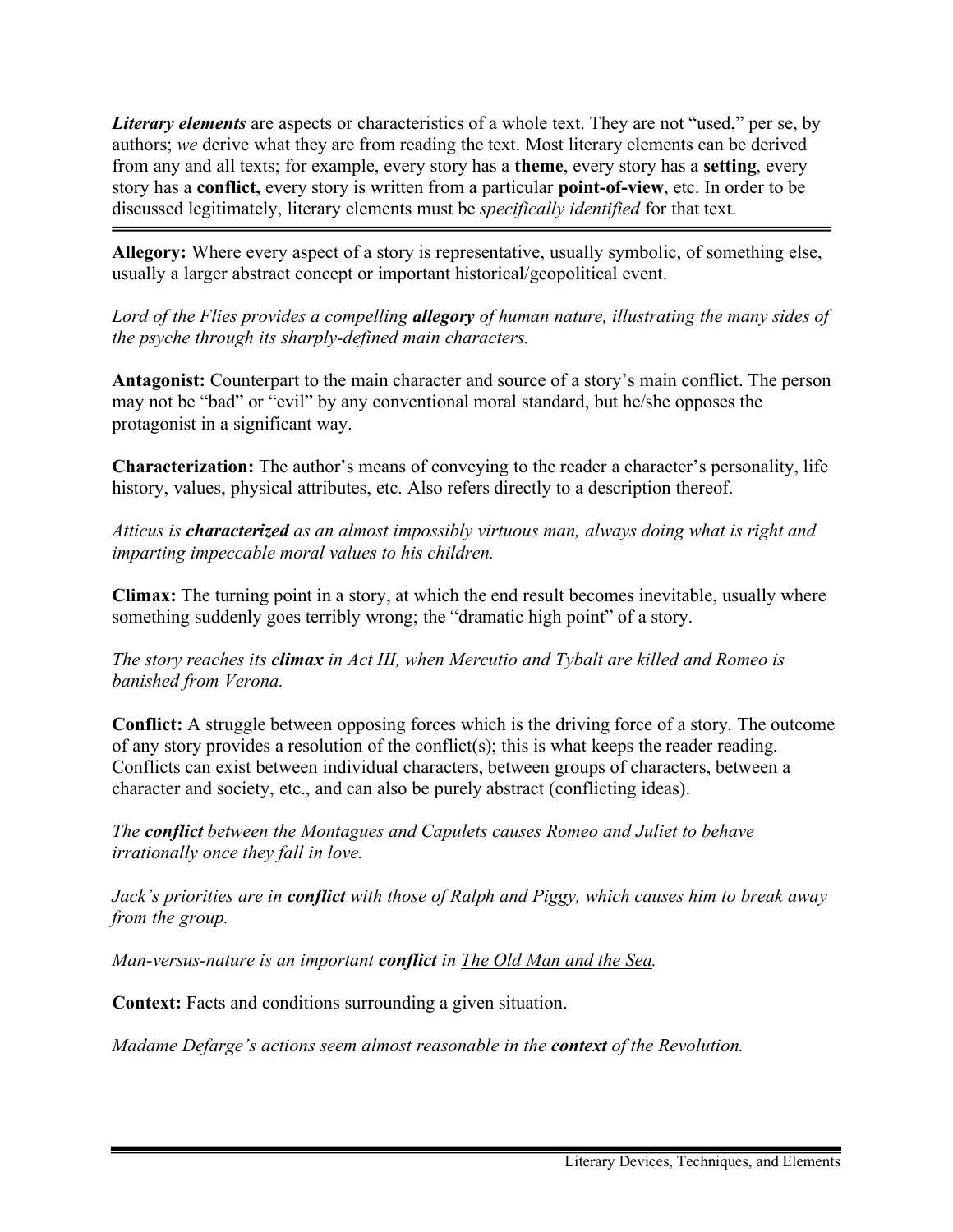**Mood:** The atmosphere or emotional condition created by the piece, within the setting.

*The mood of Macbeth is dark, murky and mysterious, creating a sense of fear and uncertainty.*

**Motif:** A recurring important idea or image. A motif differs from a theme in that it can be expressed as a single word or fragmentary phrase, while a theme usually must be expressed as a complete sentence.

## *Blood is an important motif in A Tale of Two Cities, appearing numerous times throughout the novel.*

Plot: Sequence of events in a story. Most literary essay tasks will instruct the writer to "avoid" plot summary;" the term is therefore rarely useful for response or critical analysis. When discussing plot, it is generally more useful to consider its **structure**, rather than simply "what happens."

**Point-of-view:** The identity of the narrative voice; the person or entity through whom the reader experiences the story. May be third-person (no narrator; omniscient or limited) or first-person (narrated by a character in the story who either merely observes or directly participates). Pointof-view is a commonly misused term; it does *not* refer to the author's (or characters') feelings, opinions, perspectives, biases, etc.

*Though it is written in third-person, Animal Farm is told from the point-of-view of the common animals, unaware of what is really happening as the pigs gradually and secretively take over the farm.*

*Writing the story in first-person point-of-view enables the reader to experience the soldier's fear and uncertainty, limiting the narrative to what only he saw, thought and felt during the battle.*

**Protagonist:** The main character in a story, the one with whom the reader is meant to identify. The person is not necessarily "good" by any conventional moral standard, but he/she is the person in whose plight the reader is most invested.

**Setting:** The time and place where a story occurs. The setting can be specific (e.g., New York City in 1930) or ambiguous (e.g., a large urban city during economic hard times). Also refers directly to a description thereof.

*The novel is set in the South during the racially turbulent 1930's, when blacks were treated unfairly by the courts.*

*With the island, Golding creates a pristine, isolated and uncorrupted <i>setting*, in order to show *that the boys' actions result from their own essential nature rather than their environment.*

**Speaker:** The "voice" of a poem; *not* to be confused with the poet him/herself. Analogous to the narrator in prose fiction.